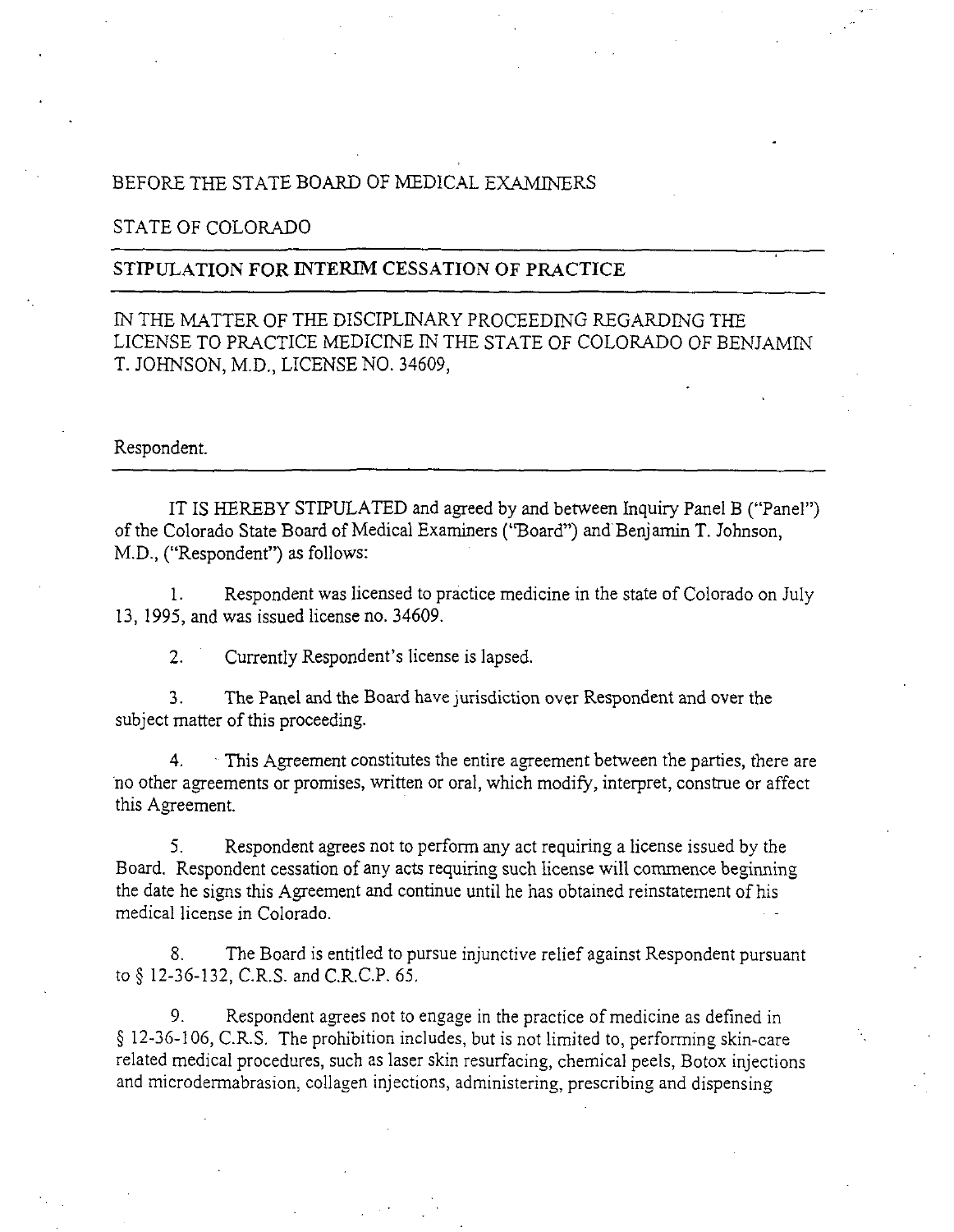prescription drugs, the supervision of any and all personnel associated with the operation of a skin-care facility and the operation of any skin care facility.

10. Nothing in this agreement shall constitute disciplinary action, a finding that Respondent has engaged in unprofessional conduct or any admission by Respondent of unprofessional conduct. Nothing in this agreement prevents Respondent from marketing skin care products.

11. Nothing in this agreement shall constitute final action as defined in§ 24-4- 102(1), C.R.S.

12. The terms of this Agreement were mutually negotiated and determined.

13. Both parties acknowledge that they understand the legal consequences of this Agreement; both parties enter into this Agreement voluntarily; and both parties agree that no term or condition of this Agreement is unconscionable.

14. This Agreement and all its terms constitute a valid board order for purposes of  $\S$  12-36-117(1)(u), C.R.S.

15. Invalidation of any portion of this Agreement by judgment or court order shall in no way affect any other provision, which provision shall remain in full force and effect.

16. This Agreement shall constitute a public record, shall be reported as required by law and shall become in effect the date Respondent signs this agreement.

BENJAMIN T. JOHNSON, M.D.

The foregoing was acknowledged before me this  $\frac{2}{1}$  day of August 2000 by Benjamin T. Johnson, M.D.



10-25-2000 <del>io</del>tary public

 $\overline{2}$